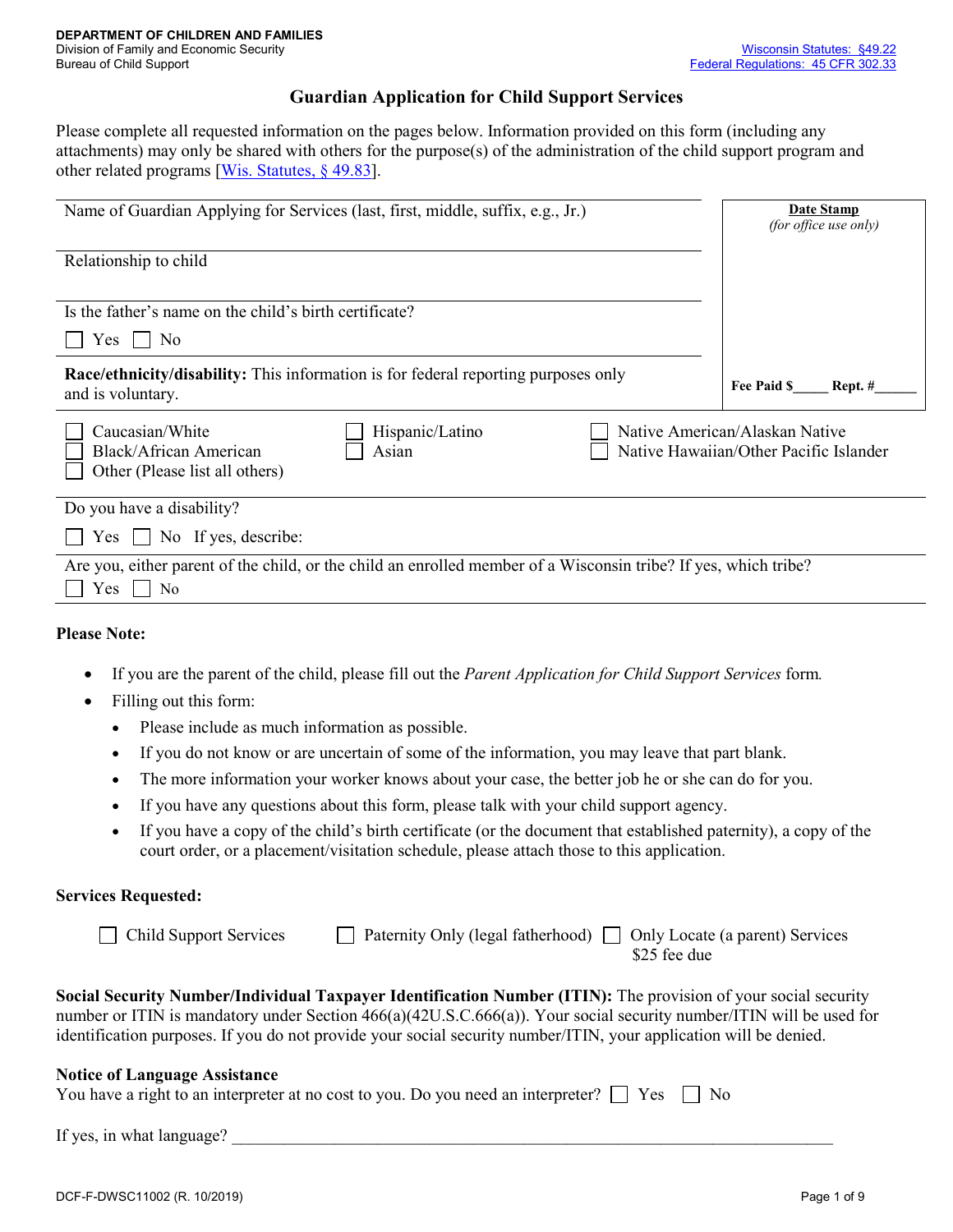### **SECTION 1 – Information about YOU, the guardian applying for services**

| $\mu$ , $\mu$ , $\mu$ , $\mu$ , $\mu$ , $\mu$ , $\mu$ , $\mu$ , $\mu$ , $\mu$ , $\mu$ , $\mu$ , $\mu$ , $\mu$ , $\mu$ , $\mu$<br>Maiden Name or Alias (if any)                                                                                             | Date of Birth                                  |                              | Social Security Number/ITIN          | Male<br>Female |  |
|------------------------------------------------------------------------------------------------------------------------------------------------------------------------------------------------------------------------------------------------------------|------------------------------------------------|------------------------------|--------------------------------------|----------------|--|
| 1. Place of Birth                                                                                                                                                                                                                                          |                                                |                              |                                      |                |  |
| City                                                                                                                                                                                                                                                       |                                                | County                       |                                      |                |  |
| <b>State</b>                                                                                                                                                                                                                                               |                                                | Country                      |                                      |                |  |
| 2. Please Check Services You Are Receiving or Have Received<br><b>Child Support Services</b><br>Yes<br>W-2, including child care<br>Yes<br>State(s) Providing These Services:                                                                              | N <sub>o</sub><br>No                           | Kinship Care<br>$\mathbf{L}$ | Yes [<br>$\overline{\phantom{a}}$ No |                |  |
|                                                                                                                                                                                                                                                            |                                                |                              |                                      |                |  |
| 3. Home Phone Number<br>4. Cell Phone Number                                                                                                                                                                                                               |                                                | 5. Work Phone Number         |                                      | 6. Work Hours  |  |
|                                                                                                                                                                                                                                                            |                                                |                              |                                      |                |  |
| Yes<br>7. Can you accept text messages?                                                                                                                                                                                                                    | No                                             |                              |                                      |                |  |
| 8. Email Address                                                                                                                                                                                                                                           |                                                | 9. Mailing Address           |                                      |                |  |
| City                                                                                                                                                                                                                                                       |                                                | State/Zip Code               |                                      |                |  |
| 10. Residence (home) Address, if different from above                                                                                                                                                                                                      |                                                |                              |                                      |                |  |
| City                                                                                                                                                                                                                                                       |                                                | State/Zip Code               |                                      |                |  |
| 11. Job Information                                                                                                                                                                                                                                        |                                                |                              |                                      |                |  |
| <b>Employer Name</b>                                                                                                                                                                                                                                       |                                                |                              |                                      |                |  |
| Telephone Number                                                                                                                                                                                                                                           |                                                | Fax Number                   |                                      |                |  |
|                                                                                                                                                                                                                                                            |                                                |                              |                                      |                |  |
| Address                                                                                                                                                                                                                                                    |                                                |                              |                                      |                |  |
| City                                                                                                                                                                                                                                                       |                                                | State/Zip Code               |                                      |                |  |
| Is Health Insurance Available?                                                                                                                                                                                                                             | Are the Children Covered?                      |                              | Out of Pocket Cost                   | Per            |  |
| No<br>$\bigcap$ Yes<br>Yes                                                                                                                                                                                                                                 | $\exists$ No                                   |                              | \$                                   | Week           |  |
| How Often Are You Paid?<br>Weekly<br>Bi-Weekly<br>Monthly                                                                                                                                                                                                  | \$                                             | Gross Income Per Payday      | Job Title                            |                |  |
| <b>Start Date</b>                                                                                                                                                                                                                                          | Occupational/Professional License<br>No<br>Yes |                              | If yes, type:                        |                |  |
| 12. Member of the Armed Forces<br>Yes<br>No                                                                                                                                                                                                                | If yes,<br>Active                              | Retired                      | <b>Branch</b>                        |                |  |
| To<br>From                                                                                                                                                                                                                                                 | Veterans Benefits<br>Yes                       | No                           |                                      |                |  |
| <b>IMPORTANT</b> If a child is conceived or born during a marriage, the <b>husband</b> is the legal father. If you believe someone<br>other than the husband of the mother may be the biological father, please provide the information about that person. |                                                |                              |                                      |                |  |
| Name                                                                                                                                                                                                                                                       |                                                | Date of Birth                |                                      |                |  |
| Social Security Number/ITIN                                                                                                                                                                                                                                |                                                | <b>Street Address</b>        |                                      |                |  |
| City                                                                                                                                                                                                                                                       |                                                | State/Zip Code               |                                      |                |  |

**Information in Section 2, on page 3, must be about the husband of the marriage, not the person above.**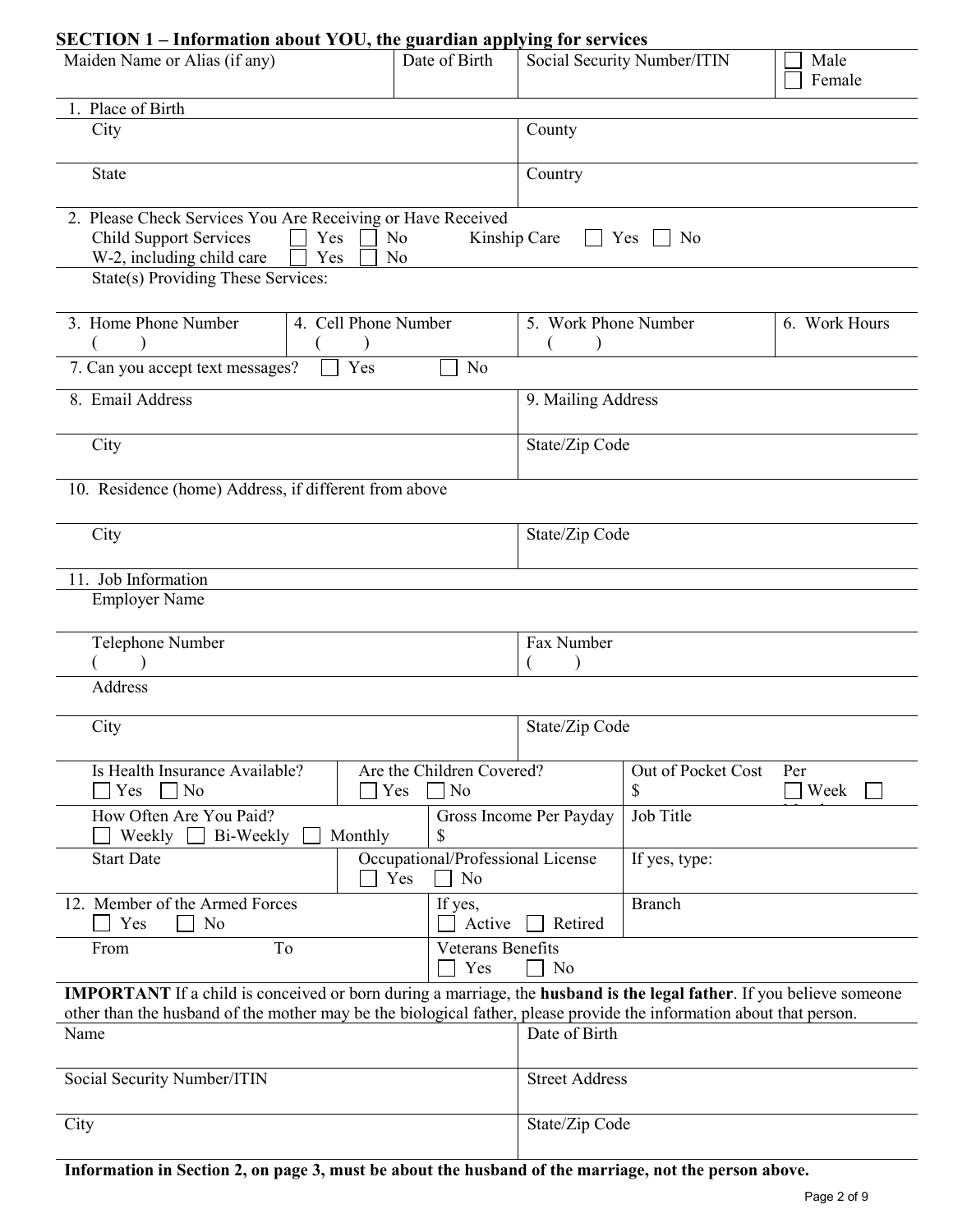## **SECTION 2 – Information about the FATHER**

13. Father's Name (last, first, middle, suffix, e.g., Jr.)

| Alias (if any)                                                                                                                                                                                                                                                                                                                                                                           |                       | Date of Birth                           |                                                          | Social Security Number/ITIN |                |
|------------------------------------------------------------------------------------------------------------------------------------------------------------------------------------------------------------------------------------------------------------------------------------------------------------------------------------------------------------------------------------------|-----------------------|-----------------------------------------|----------------------------------------------------------|-----------------------------|----------------|
| 14. Place of Birth                                                                                                                                                                                                                                                                                                                                                                       |                       |                                         |                                                          |                             |                |
| City                                                                                                                                                                                                                                                                                                                                                                                     |                       |                                         | County                                                   |                             |                |
| <b>State</b>                                                                                                                                                                                                                                                                                                                                                                             |                       |                                         | Country                                                  |                             |                |
| 15. Home Phone Number                                                                                                                                                                                                                                                                                                                                                                    | 16. Cell Phone Number |                                         | 17. Work Phone Number                                    |                             | 18. Work Hours |
| 19. Email Address                                                                                                                                                                                                                                                                                                                                                                        |                       |                                         | 20. Mailing Address                                      |                             |                |
| City                                                                                                                                                                                                                                                                                                                                                                                     |                       |                                         | State/Zip Code                                           |                             |                |
| 21. Residence (home) Address, if different from above                                                                                                                                                                                                                                                                                                                                    |                       |                                         |                                                          |                             |                |
| City                                                                                                                                                                                                                                                                                                                                                                                     |                       |                                         | State/Zip Code                                           |                             |                |
| 22. Has the father ever lived in Wisconsin?<br>Yes<br>No                                                                                                                                                                                                                                                                                                                                 |                       |                                         |                                                          |                             |                |
| 23. Job Information                                                                                                                                                                                                                                                                                                                                                                      |                       |                                         |                                                          |                             |                |
| Employer Name (add a comment if parent is retired)                                                                                                                                                                                                                                                                                                                                       |                       |                                         |                                                          |                             |                |
| Telephone Number                                                                                                                                                                                                                                                                                                                                                                         |                       |                                         | Fax Number                                               |                             |                |
| Address                                                                                                                                                                                                                                                                                                                                                                                  |                       |                                         |                                                          |                             |                |
| City                                                                                                                                                                                                                                                                                                                                                                                     |                       |                                         | State/Zip Code                                           |                             |                |
| Is Health Insurance Available?                                                                                                                                                                                                                                                                                                                                                           |                       | Are the Children Covered?               |                                                          | Out of Pocket Cost Per      | Week           |
| Don't Know<br>Yes<br>No                                                                                                                                                                                                                                                                                                                                                                  | Yes                   | No                                      | Don't Know                                               | \$                          | Month          |
| How Often Is the Father Paid?<br>Weekly<br>Bi-Weekly                                                                                                                                                                                                                                                                                                                                     | Monthly               | \$                                      | Gross Income Per Payday                                  | Job Title                   |                |
| <b>Start Date</b>                                                                                                                                                                                                                                                                                                                                                                        | Yes                   | Occupational/Professional License<br>No |                                                          | If yes, type:               |                |
| 24. Member of the Armed Forces<br>Yes<br>No                                                                                                                                                                                                                                                                                                                                              |                       | If yes,<br>Active                       | Retired                                                  | <b>Branch</b>               |                |
| To<br>From                                                                                                                                                                                                                                                                                                                                                                               |                       | Veterans Benefits<br>Yes                | Receiving Social Security<br>No<br>Yes<br>N <sub>o</sub> |                             |                |
| 25. Please provide the information below and any other information you believe may help find the father. Include all<br>addresses where relatives may live and the type of income and assets the father might have. Include any additional<br>information on separate pages. Please include a picture of this father, if available.<br>Distinguishing Marks (tattoos/scars/birth marks): |                       |                                         |                                                          |                             |                |
|                                                                                                                                                                                                                                                                                                                                                                                          |                       |                                         |                                                          |                             |                |

| Height                                 | Weight                                                                          | Race | Hair Color                       | Eye Color |
|----------------------------------------|---------------------------------------------------------------------------------|------|----------------------------------|-----------|
| Yes                                    | Has the father ever been arrested or convicted?<br>$\Box$ No $\Box$ Do Not Know |      | Date of Arrest or Conviction     |           |
| City and State of Arrest or Conviction |                                                                                 |      | Name of Parole/Probation Officer |           |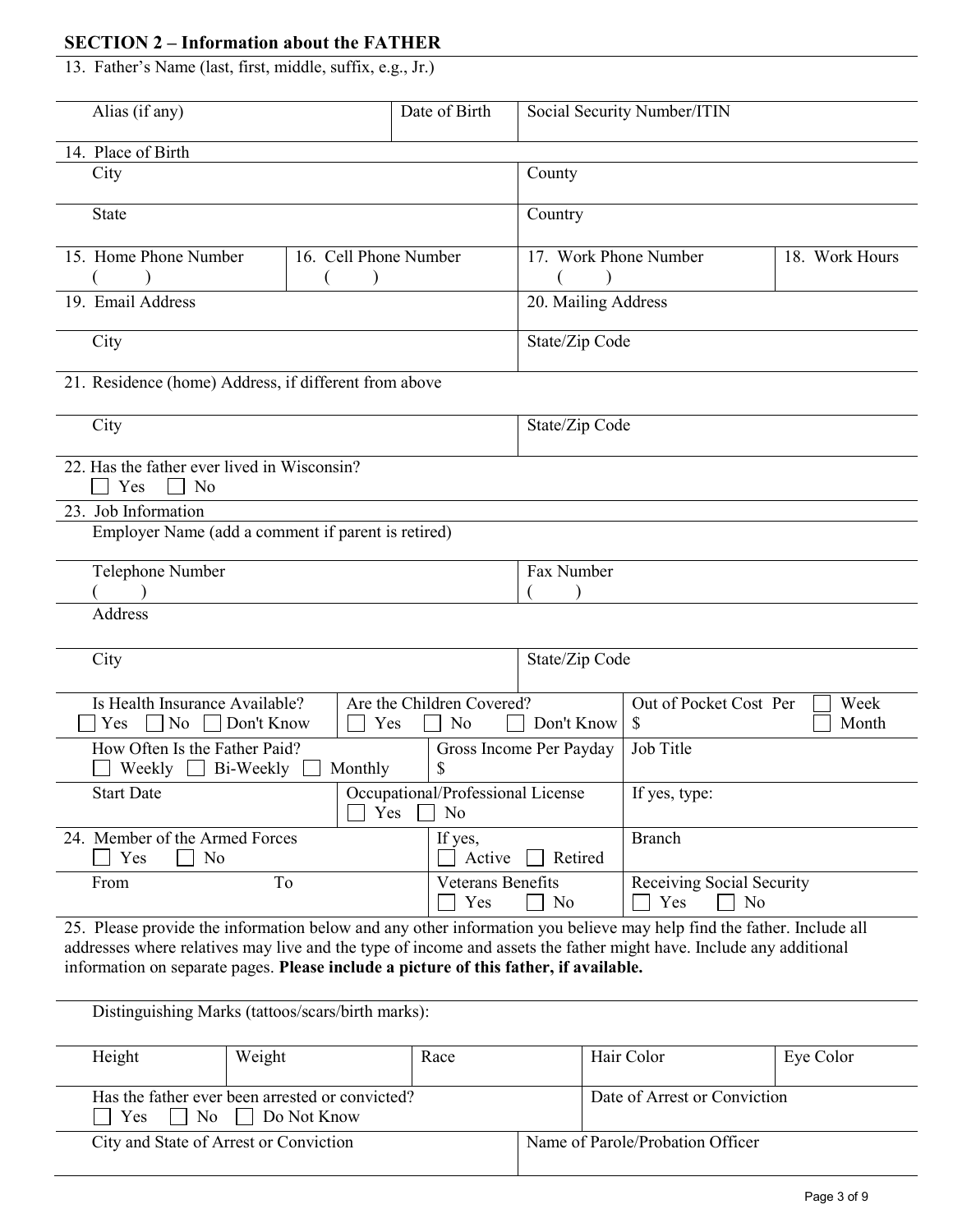## **SECTION 2 (continued) - Information about the FATHER**

Name of the Father's Mother (last, first, middle, maiden)

Name of the Father's Father (last, first, middle)

### **SECTION 3 – Information about the MOTHER**

26. Mother's Name (last, first, middle, suffix, e.g., Jr.)

| Maiden Name or Alias (if any)                                                                                        |                                                           |  | Date of Birth                      | Social Security Number/ITIN |                    |     |                |
|----------------------------------------------------------------------------------------------------------------------|-----------------------------------------------------------|--|------------------------------------|-----------------------------|--------------------|-----|----------------|
| 27. Place of Birth                                                                                                   |                                                           |  |                                    |                             |                    |     |                |
| City                                                                                                                 |                                                           |  |                                    | County                      |                    |     |                |
| <b>State</b>                                                                                                         |                                                           |  |                                    | Country                     |                    |     |                |
| 28. Home Phone Number                                                                                                | 29. Cell Phone Number                                     |  |                                    | 30. Work Phone Number       |                    |     | 31. Work Hours |
|                                                                                                                      |                                                           |  |                                    |                             |                    |     |                |
| 32. Mailing Address                                                                                                  |                                                           |  |                                    |                             |                    |     |                |
| City                                                                                                                 |                                                           |  |                                    | State/Zip Code              |                    |     |                |
| 33. Residence (home) Address, if different from above                                                                |                                                           |  |                                    |                             |                    |     |                |
| City                                                                                                                 |                                                           |  |                                    | State/Zip Code              |                    |     |                |
| 34. Job Information                                                                                                  |                                                           |  |                                    |                             |                    |     |                |
| <b>Employer Name</b>                                                                                                 |                                                           |  |                                    |                             |                    |     |                |
| Telephone Number                                                                                                     |                                                           |  |                                    | Fax Number                  |                    |     |                |
|                                                                                                                      |                                                           |  |                                    |                             |                    |     |                |
| Address                                                                                                              |                                                           |  |                                    |                             |                    |     |                |
| City                                                                                                                 |                                                           |  |                                    | State/Zip Code              |                    |     |                |
| Is Health Insurance Available?                                                                                       |                                                           |  | Are the Children Covered?          |                             | Out of Pocket Cost | Per | Week           |
| N <sub>o</sub><br>Don't Know<br>Yes                                                                                  | Yes                                                       |  | No                                 | Don't Know                  | \$                 |     | Month          |
| How Often Is the Mother Paid?<br>Bi-Weekly<br>Weekly<br>$\blacksquare$                                               | Monthly                                                   |  | \$                                 | Gross Income Per Payday     | Job Title          |     |                |
| <b>Start Date</b>                                                                                                    | Occupational/Professional License<br>$\Box$ Yes $\Box$ No |  |                                    | If yes, type:               |                    |     |                |
| 35. Member of the Armed Forces<br>Yes<br>No                                                                          | If yes,<br>Active                                         |  | Retired                            | <b>Branch</b>               |                    |     |                |
| To<br>From                                                                                                           |                                                           |  | Veterans Benefits<br>Yes<br>$\Box$ | No                          |                    |     |                |
| 36. Please provide the information below and any other information you believe may help find the mother. Include all |                                                           |  |                                    |                             |                    |     |                |

addresses where relatives might live and the type of income and assets the mother may have. Include any additional information on separate pages and attached. **Please include a picture of the mother if available.** 

Distinguishing Marks (tattoos/scars/birth marks):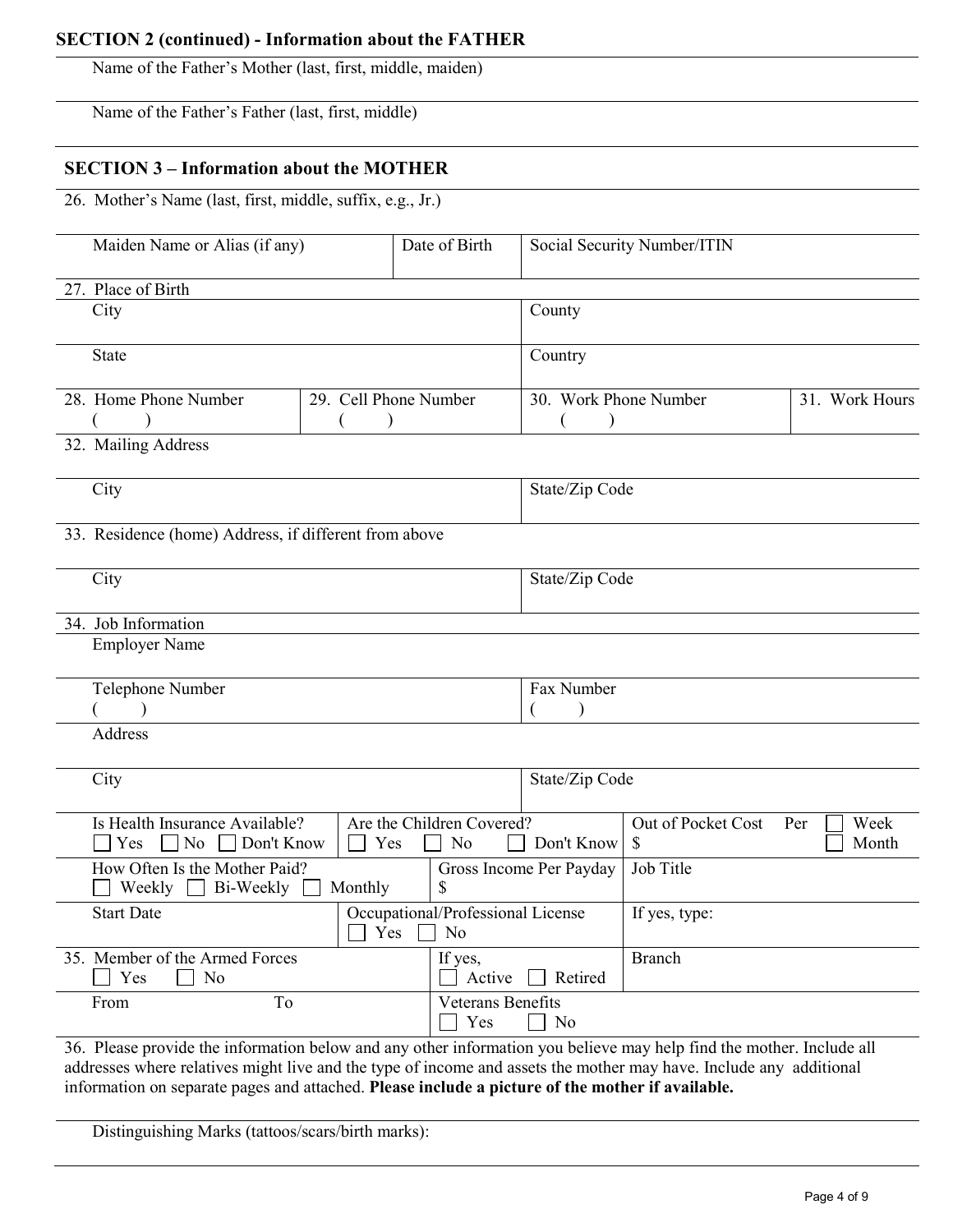## **SECTION 3 (continued) - Information about the children's MOTHER**

| Height                                                                                 | Weight             | Race                  |                      | Hair Color                                     | Eye Color                                                                                                                                                                                                                                                    |
|----------------------------------------------------------------------------------------|--------------------|-----------------------|----------------------|------------------------------------------------|--------------------------------------------------------------------------------------------------------------------------------------------------------------------------------------------------------------------------------------------------------------|
| Has the mother ever been arrested or convicted?<br>No<br>Yes                           | $\Box$ Do Not Know |                       |                      | Date of Arrest or Conviction                   |                                                                                                                                                                                                                                                              |
| City and State of Arrest or Conviction                                                 |                    |                       |                      | Name of Parole/Probation Officer               |                                                                                                                                                                                                                                                              |
| Name of the Mother's Mother (last, first, middle, maiden)                              |                    |                       |                      |                                                |                                                                                                                                                                                                                                                              |
| Name of the Mother's Father (last, first, middle)                                      |                    |                       |                      |                                                |                                                                                                                                                                                                                                                              |
| children on pages 8.                                                                   |                    |                       |                      |                                                | <b>SECTION 4 – Information about the Children</b> (These children must have the <b>same father and mother</b> – the parents<br>listed on this form in Sections 2 and 3.) If there are more than three (3) children, please provide the information about the |
| 37. Name of First Child (last, first, middle, suffix, e.g., Jr.)                       |                    |                       |                      |                                                |                                                                                                                                                                                                                                                              |
| Social Security Number/ITIN                                                            |                    | Male<br>Female        | Race (optional)      |                                                | Date of Birth                                                                                                                                                                                                                                                |
| Is the Father's name on the Birth Certificate?<br>$Yes \Box No$                        | Do Not Know        |                       |                      |                                                | City of Birth                                                                                                                                                                                                                                                |
| County of Birth                                                                        |                    | State of Birth        |                      |                                                | Country of Birth                                                                                                                                                                                                                                             |
| Does the child receive Social Security Benefits?<br>Yes<br>$\pm 1$<br>N <sub>o</sub>   |                    |                       |                      | S                                              | If yes, Monthly Amount:                                                                                                                                                                                                                                      |
| If this child is now in high school, expected date of graduation:<br>Month             | Year               |                       |                      |                                                |                                                                                                                                                                                                                                                              |
| Name of School                                                                         |                    |                       | Address              |                                                |                                                                                                                                                                                                                                                              |
| City                                                                                   |                    |                       | State/Zip Code       |                                                |                                                                                                                                                                                                                                                              |
| Does this child live with you?<br>$\Box$ Yes $\Box$ No                                 |                    |                       | $\Box$ Yes $\Box$ No | Do you have legal custody of this child?       |                                                                                                                                                                                                                                                              |
| 38. Name of Second Child (last, first, middle, suffix, e.g., Jr.)                      |                    |                       |                      |                                                |                                                                                                                                                                                                                                                              |
| Social Security Number/ITIN                                                            |                    | Male<br>Female        | Race (optional)      |                                                | Date of Birth                                                                                                                                                                                                                                                |
| Is the Father's name on the Birth Certificate?<br>No<br>Yes                            | Do Not Know        |                       |                      |                                                | City of Birth                                                                                                                                                                                                                                                |
| County of Birth                                                                        |                    | <b>State of Birth</b> |                      |                                                | Country of Birth                                                                                                                                                                                                                                             |
| Does the child receive Social Security Benefits?<br>Yes<br>$\overline{\phantom{a}}$ No |                    |                       |                      | \$                                             | If yes, Monthly Amount:                                                                                                                                                                                                                                      |
| If this child is now in high school, expected date of graduation:<br>Month             | Year               |                       |                      |                                                |                                                                                                                                                                                                                                                              |
| Name of School                                                                         |                    |                       | Address              |                                                |                                                                                                                                                                                                                                                              |
| City                                                                                   |                    |                       | State/Zip Code       |                                                |                                                                                                                                                                                                                                                              |
| Does this child live with you?<br>Yes<br>No                                            |                    |                       | Yes                  | Do you have legal custody of this child?<br>No |                                                                                                                                                                                                                                                              |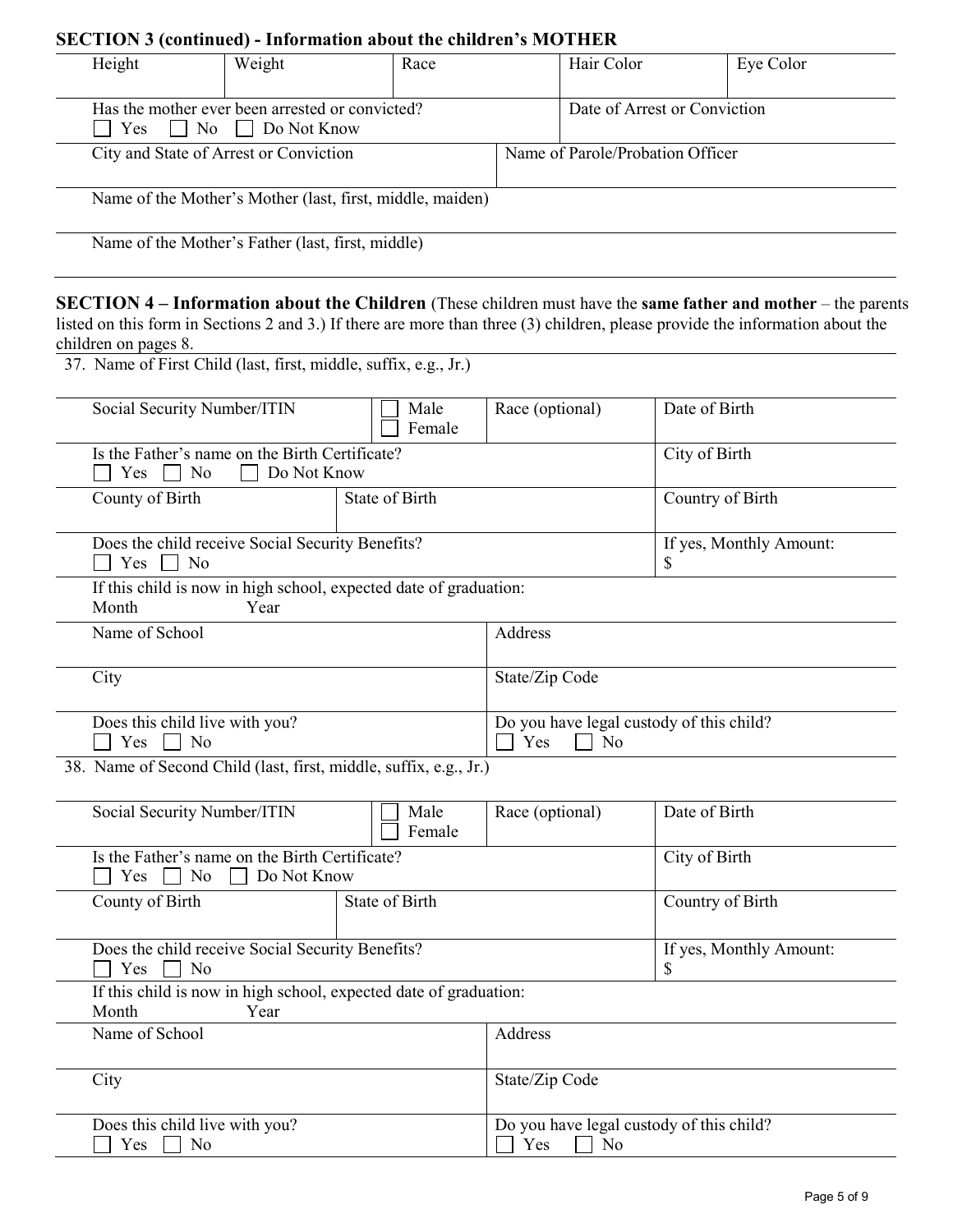## **SECTION 4 (continued) – Information about the Children**

39. Name of Third Child (last, first, middle, suffix, e.g., Jr.)

| Social Security Number/ITIN                                                                                                                                 | Male<br>Race (optional) |                                          | Date of Birth           |  |
|-------------------------------------------------------------------------------------------------------------------------------------------------------------|-------------------------|------------------------------------------|-------------------------|--|
|                                                                                                                                                             | Female                  |                                          |                         |  |
| Is the Father's name on the Birth Certificate?                                                                                                              |                         |                                          | City of Birth           |  |
| N <sub>o</sub><br>Do Not Know<br>$Yes$                                                                                                                      |                         |                                          |                         |  |
| County of Birth                                                                                                                                             | State of Birth          |                                          | Country of Birth        |  |
|                                                                                                                                                             |                         |                                          |                         |  |
| Does the child receive Social Security Benefits?                                                                                                            |                         |                                          | Is yes, Monthly Amount: |  |
| N <sub>o</sub><br>Yes                                                                                                                                       |                         |                                          | \$                      |  |
| If this child is now in high school, expected date of graduation:                                                                                           |                         |                                          |                         |  |
| Month<br>Year                                                                                                                                               |                         |                                          |                         |  |
| Name of School                                                                                                                                              |                         | Address                                  |                         |  |
|                                                                                                                                                             |                         |                                          |                         |  |
| City                                                                                                                                                        |                         | State/Zip Code                           |                         |  |
|                                                                                                                                                             |                         |                                          |                         |  |
| Does this child live with you?                                                                                                                              |                         | Do you have legal custody of this child? |                         |  |
| N <sub>o</sub><br>Yes<br>Yes<br>N <sub>0</sub>                                                                                                              |                         |                                          |                         |  |
|                                                                                                                                                             |                         |                                          |                         |  |
| <b>SECTION 5 – CURRENT LEGAL STATUS—ATTACH COPIES OF ANY LETTERS OF</b>                                                                                     |                         |                                          |                         |  |
| <b>GUARDIANSHIP, COURT ORDERS, JUDGMENTS, DECREES, OR STIPULATIONS</b><br>40. The current relationship between the parents (in Section 2 and 3)             |                         |                                          |                         |  |
|                                                                                                                                                             |                         |                                          |                         |  |
| Separated □ Divorced □ Annulled □ Never Married<br>Married<br>Date and place (city, county, state) of marriage, legal separation, divorce and/or annulment: |                         |                                          |                         |  |
|                                                                                                                                                             |                         |                                          |                         |  |
|                                                                                                                                                             |                         |                                          |                         |  |
|                                                                                                                                                             |                         |                                          |                         |  |
|                                                                                                                                                             |                         |                                          |                         |  |
| 41. If you or the parents have a Child Support Order for the child or children listed in Section 4, please provide the<br>information below.                |                         |                                          |                         |  |
|                                                                                                                                                             |                         |                                          |                         |  |

County/State of Order: Monthly Amount Ordered: \$

#### **SECTION 6 – Information about Other Children**.

List any child that the mother or father have with another person. If there are more than three (3) other children, please include the information about the other children on page 8.

| 42. Name of Child | Child's Parent | Child's Date of Birth |
|-------------------|----------------|-----------------------|
|                   |                |                       |
|                   |                |                       |
|                   |                |                       |
|                   |                |                       |
|                   |                |                       |
|                   |                |                       |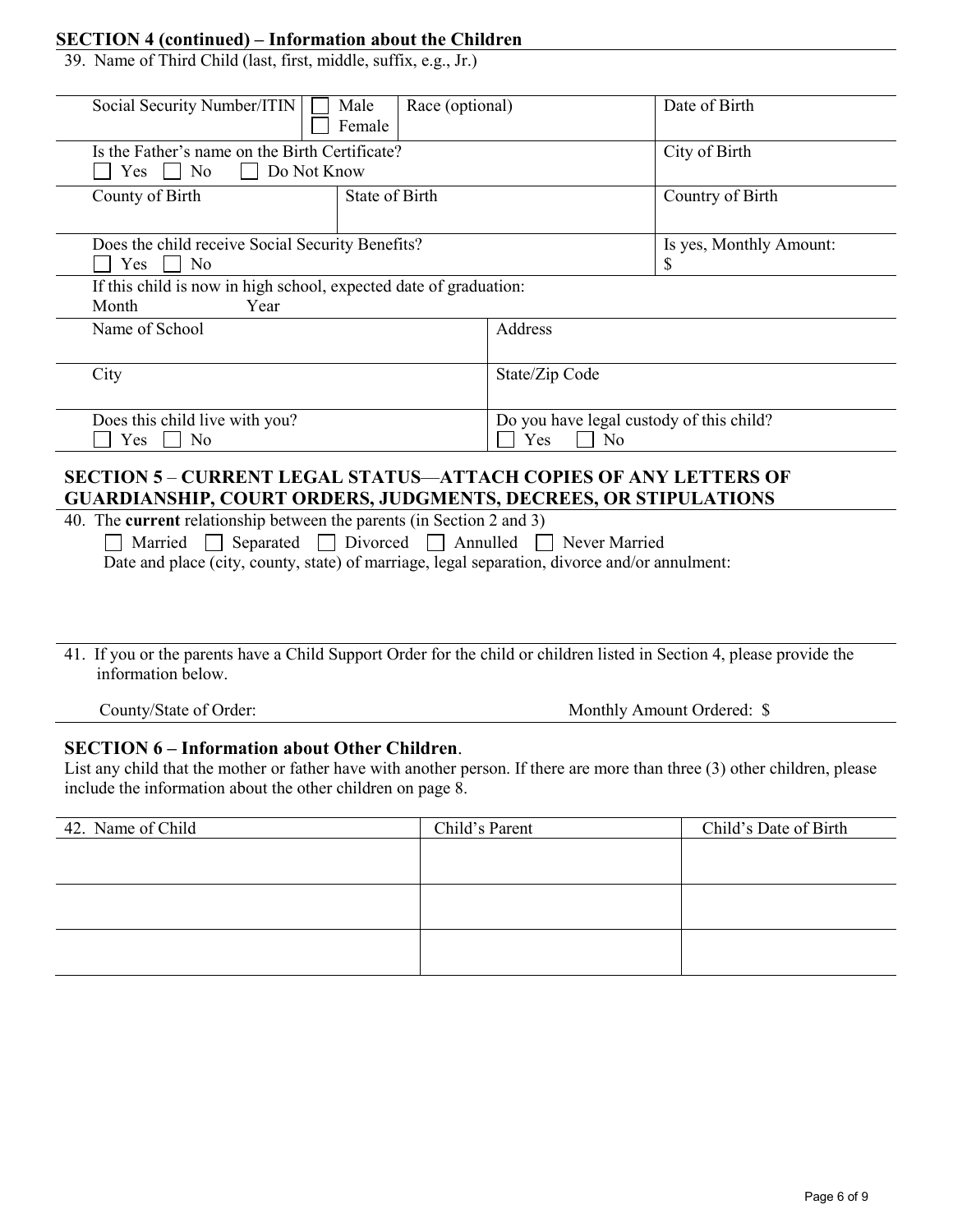### **Please read, sign, and date this page**

**Fee:** If you have **never** received a cash benefit from W-2, AFDC, SSI Caretaker Supplement, or Kinship Care, you will be charged a \$35 fee each year after you receive \$550 or more in support. The fee will be taken out of the support payment. This fee is charged on all cases whether or not you apply for services.

**Tax Intercept Information:** I understand that the Wisconsin Child Support Program will submit any certified past-due child support debts to the tax/lottery intercept programs.

I understand that if I receive the other parent's intercepted tax refund money, which is later recalled by the federal Internal Revenue Service (IRS) or the state Department of Revenue (DOR), I must immediately return the money. Tax returns may be recalled for various reasons, including NCP error on the tax return or fraudulent filers using an NCP's identification in an attempt to collect a refund. If I cannot repay all the money at once, I will follow a payment plan until the amount is repaid in full. (If the tax refund money is recalled, you will receive a letter with information about how to return the money and how to set up a payment plan.)

If a tax intercept collection is at least \$10, I understand that a fee of 10%, up to \$25, will be deducted from the tax intercept collection.

**Child Support Orders:** I understand that the law does not permit percentage orders in child support agency cases.

If I am opening a new child support case or reopening a closed child support case with the child support agency and have a percentage order, I understand that the child support agency is not responsible for reconciling the order for the period before the date that this application is accepted.

The child support agency is required to change the percentage order into a dollar amount order. By submitting this application, I am agreeing to cooperate with the agency in changing the order.

**Disclaimer:** The State of Wisconsin will bring any necessary administrative or court actions to establish paternity (legal fatherhood), or to establish or enforce a support order. However, the **child support attorney does not represent you or the parents,** but rather represents the state's interest in enforcing support.

**Overpayment:** I understand that if I receive an overpayment (more support than I am due), the state may withhold part of future support payments, at a reasonable amount, until the overpaid amount is returned to the state.

I hereby request child support services under the Title IV-D of the Social Security Act. I understand that I must cooperate with the child support agency by providing all information as requested and by keeping my appointments with the agency or as required by the court.

\_\_\_\_\_\_\_\_\_\_\_\_\_\_\_\_\_\_\_\_\_\_\_\_\_\_\_\_\_\_\_\_\_\_\_\_\_\_\_\_\_\_\_\_\_\_\_\_\_\_\_\_\_\_ \_\_\_\_\_\_\_\_\_\_\_\_\_\_\_\_\_\_\_\_\_\_\_\_\_\_\_\_\_\_\_\_\_\_\_\_\_\_

Signature Date

Please attach copies of any letters of guardianship, and court orders, judgments, decrees, or stipulations involving child support. Any changes in this information should be sent, **in writing**, to the child support agency where you applied for services.

The Department of Children and Families is an equal opportunity employer and service provider. If you have a disability and need to access services, receive information in an alternate format, or need information translated to another language, please call the Child Support Program at 608-422-6250. Individuals who are **deaf, hard of hearing, deaf-blind or speech disabled** can use the free Wisconsin Relay Service (WRS) – 711 to contact the department.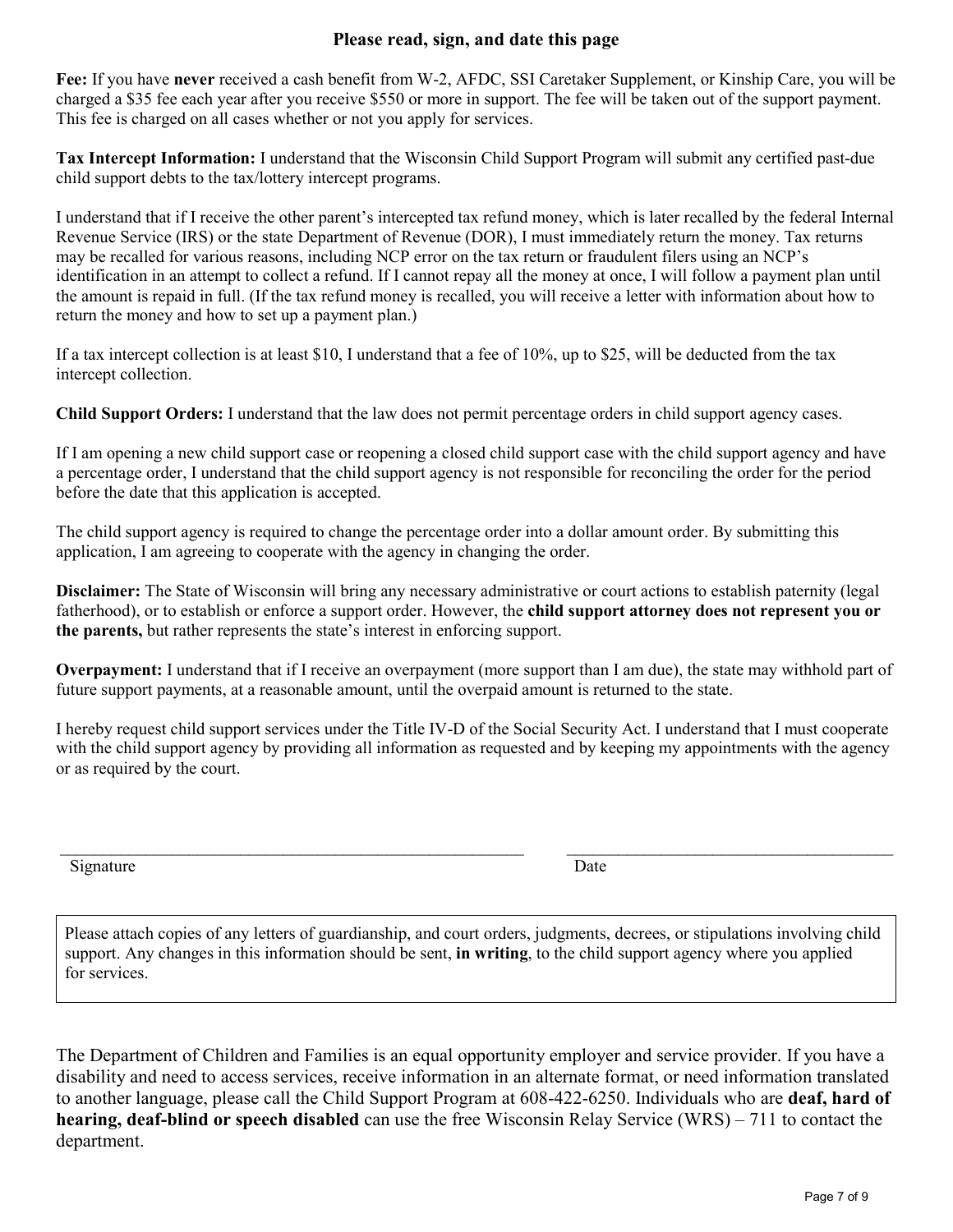# **Additional Information**

(Please attach more pages if needed)

**https://dcf.wisconsin.gov/cs/home**